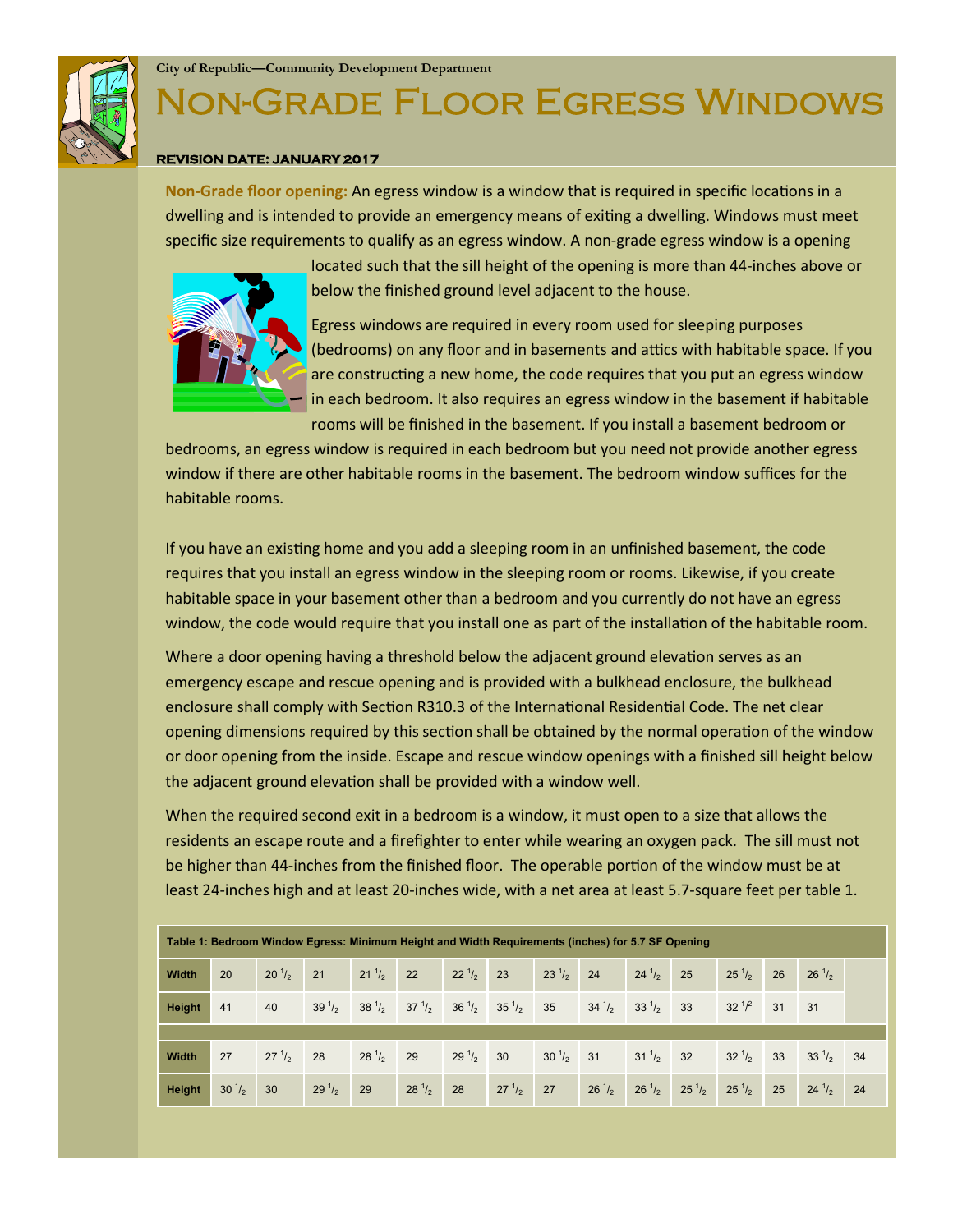### *Non-Grade floor, egress window dimensions:*

- Maximum height of 44 inches from floor to top of sill
- Minimum net clear height of 24 inches
- Minimum net clear width of 20 inches
- Minimum net clear opening of 5 square feet

| l If                                                    | ۱f١                                                   |  |  |  |  |  |
|---------------------------------------------------------|-------------------------------------------------------|--|--|--|--|--|
| The opening is the 20-inch minimum width                | The opening is the 24-inch minimum height             |  |  |  |  |  |
| Then                                                    | Then I                                                |  |  |  |  |  |
| It must be a minimum of 41.1-inches high                | It must be a minimum of 34.2-inches wide              |  |  |  |  |  |
| $822/144 = 5.708$ square feet<br>$20 \times 41.1 = 822$ | 820/144 = 5.708 square feet<br>$24 \times 34.2 = 820$ |  |  |  |  |  |



### *Emergency Escape and Rescue Required*

Basements with habitable space and every sleeping room shall have at least one operable emergency escape and rescue window or exterior door opening for emergency escape and rescue. Where openings are provided as a means of escape and rescue they shall have a sill height of not more than 44 inches above the floor. Where a door opening having a threshold below the adjacent ground elevation serves as an emergency escape and rescue opening and is provided with a bulkhead enclosure, the bulkhead enclosure shall comply with Section R310.3 of the International Residential Code. The net clear opening dimensions required by this section shall be obtained by the normal operation of the window or door opening from the inside. Escape and rescue window openings with a finished sill height below the adjacent ground elevation shall be provided with a window well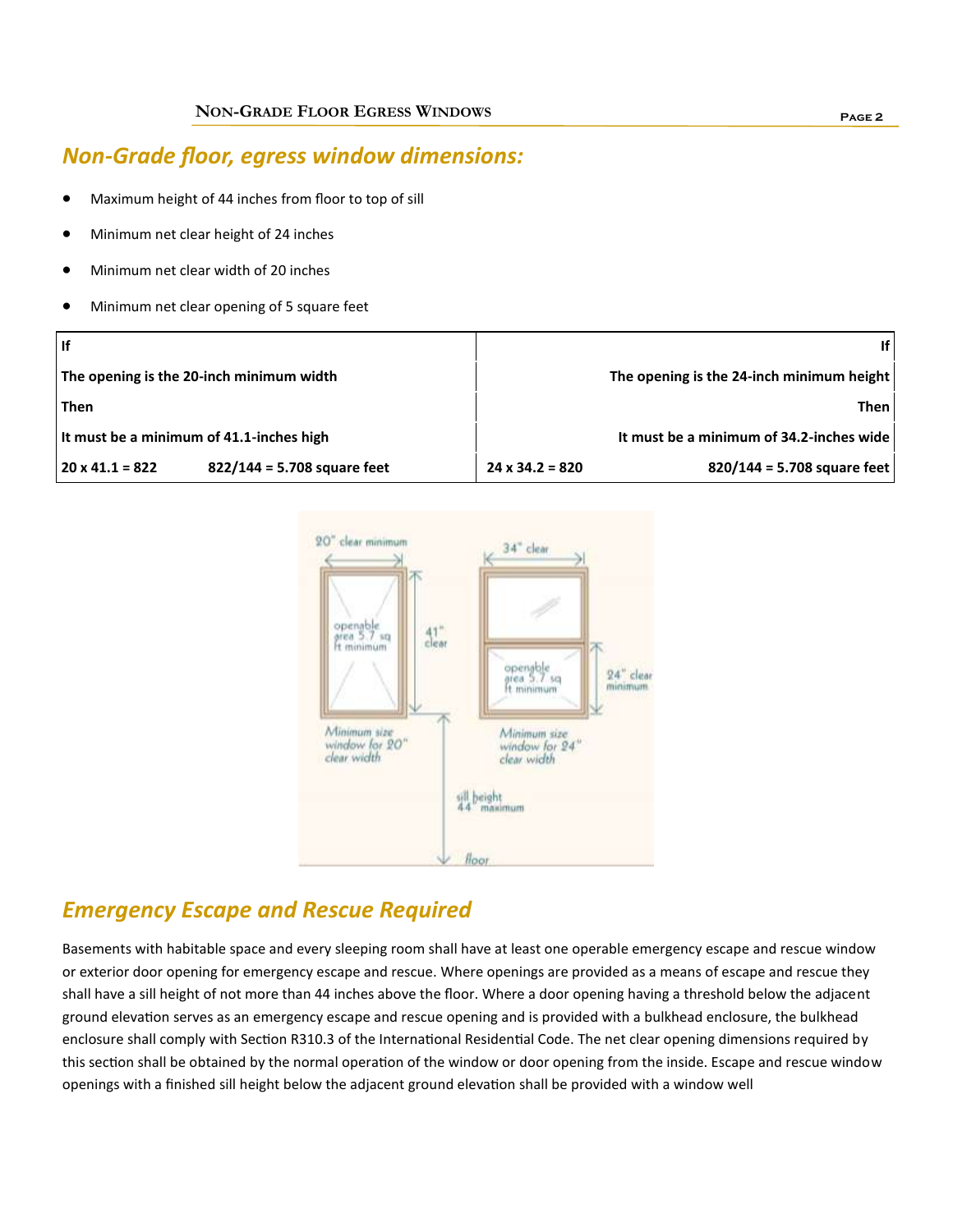#### **Page 3 NON-GRADE FLOOR EGRESS WINDOWS**

## *Minimum Opening Area*

*All emergency escape and rescue openings shall have a minimum net clear opening of 5.7 square feet* 

## *Minimum Opening Height*

*The minimum net clear opening height shall be 24 inches* 

## *Minimum Opening Width*

*The minimum net clear opening width shall be 20 inches* 

## *Operational Constraints*

*Emergency escape and rescue openings shall be operational from the inside of the room without the use of keys or tools.* 

#### *Window Wells*

*Window wells required for emergency escape and rescue shall have horizontal dimensions that allow the door or window of the emergency escape and rescue opening to be fully opened. The horizontal dimensions of the window well shall provide a minimum net clear area of 9 square feet with a minimum horizontal projection and width of 36 inches.* 

#### *Exception:*

*The ladder or steps shall be permitted to encroach a maximum of 6 inches into the required dimensions of the window well.*

### *Ladder and Steps*

*Window wells with a vertical depth greater than 44 inches below the adjacent ground level shall be equipped with a permanently affixed ladder or steps usable with the window in the fully open position. Ladders or steps required by this section shall not be required to comply with Sections R314 and R315. Ladders or rungs shall have an inside width of at least 12 inches, shall project at*  least 3 inches from the wall and shall be spaced not more than 18 inches on center vertically for the full height of the window well.

#### *Bulkhead Enclosures*

*Bulkhead enclosures shall provide direct access to the basement. The bulkhead enclosure with the door panels in the fully open position shall provide the minimum net clear opening required by Section R310.1.1. Bulkhead enclosures shall also comply with Section R314.9.*

### *Bars, Grills, Covers and Screens.*

*Bars, grills, covers, screens or similar devices are permitted to be placed over emergency escape and rescue openings, bulkhead enclosures, or window wells that serve such openings, provided the minimum net clear opening size complies with the minimum dimensions, and such devices shall be releasable or removable from the inside without the use of a key, tool or force greater than that which is required for normal operation of the escape and rescue opening.*

## *Child Fall Prevention*

*Window openings 72 inches above the surface below and less than 24 inches above the interior floor are required to have opening control devices that will not allow a 4 inch sphere to pass through the opening.*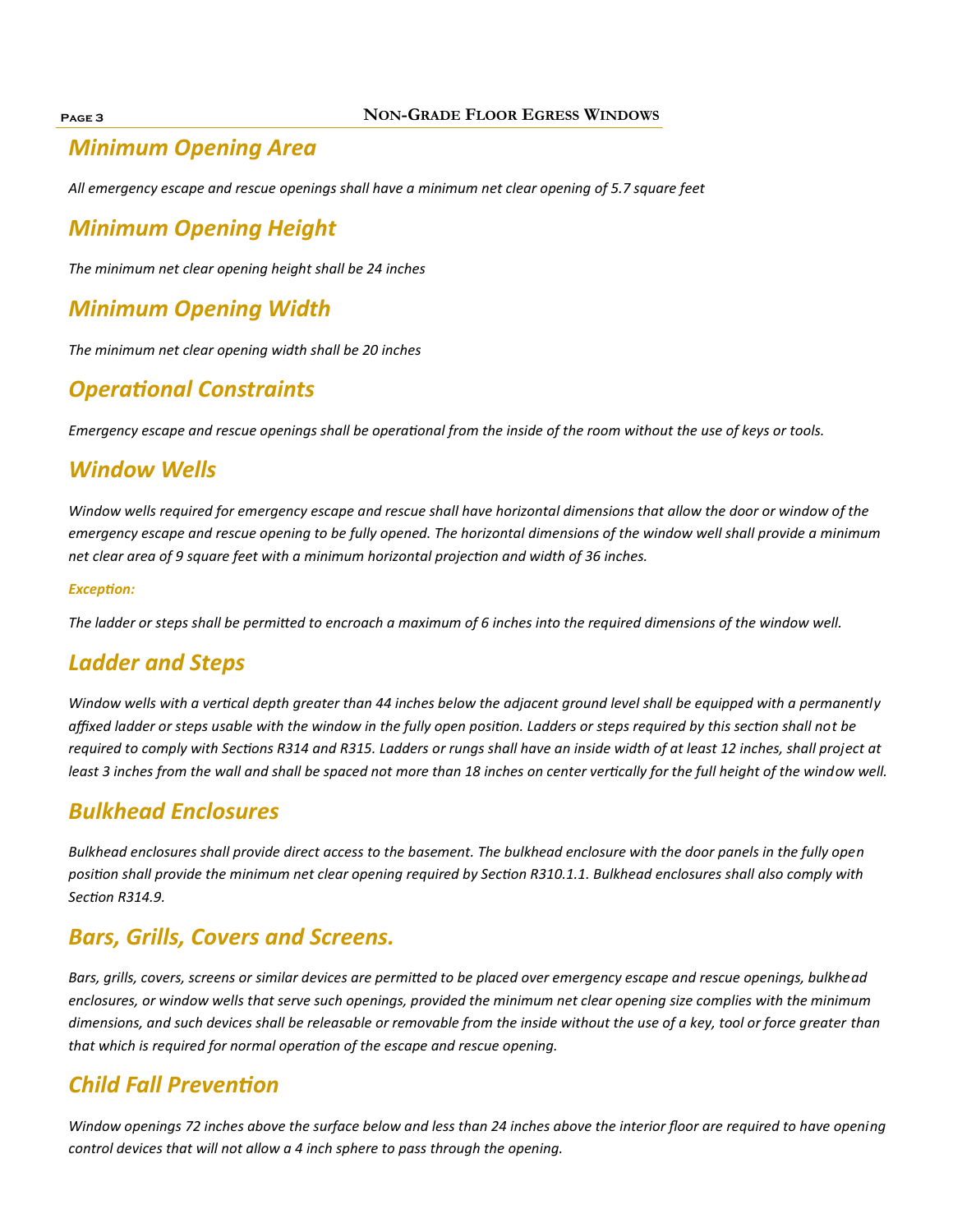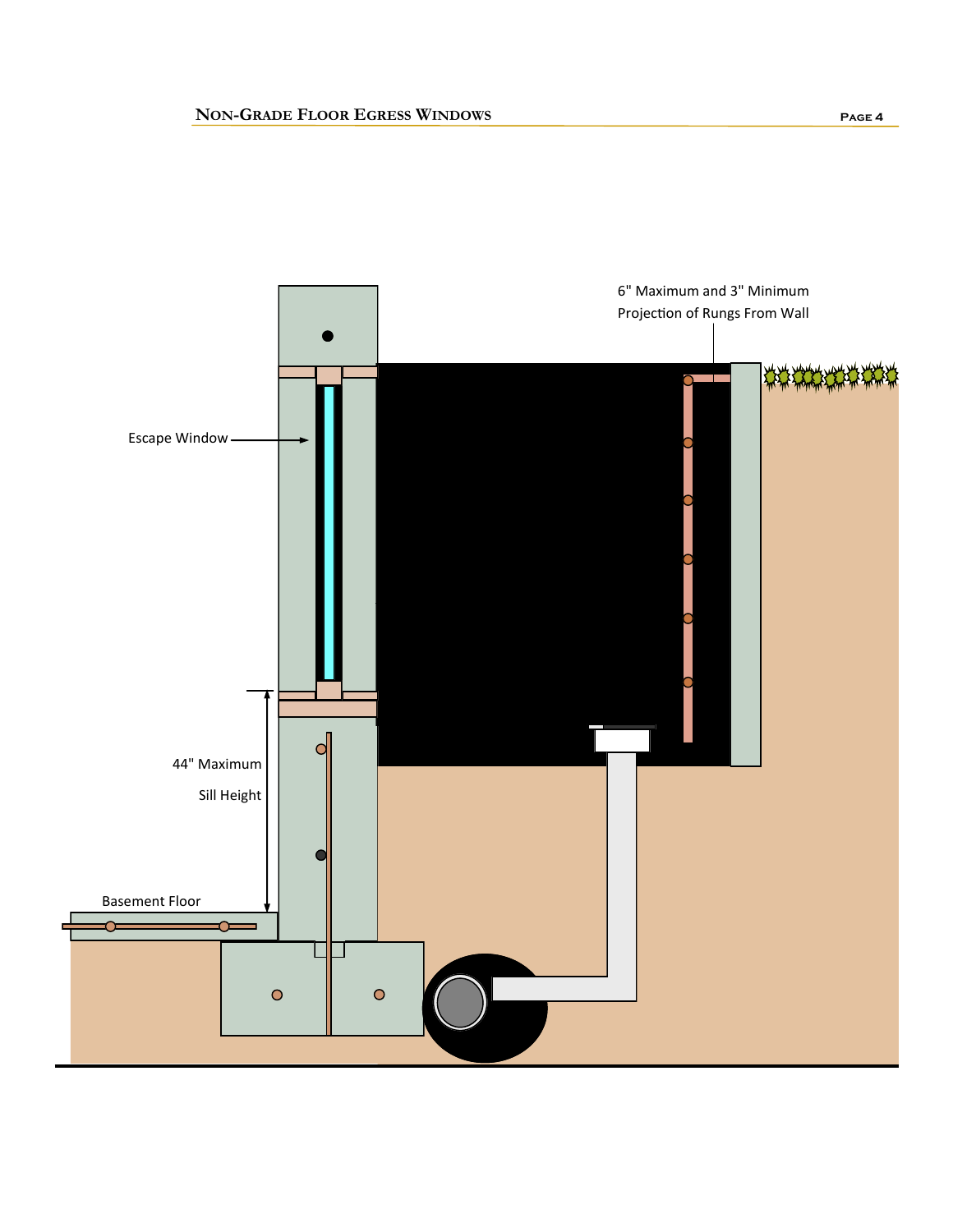